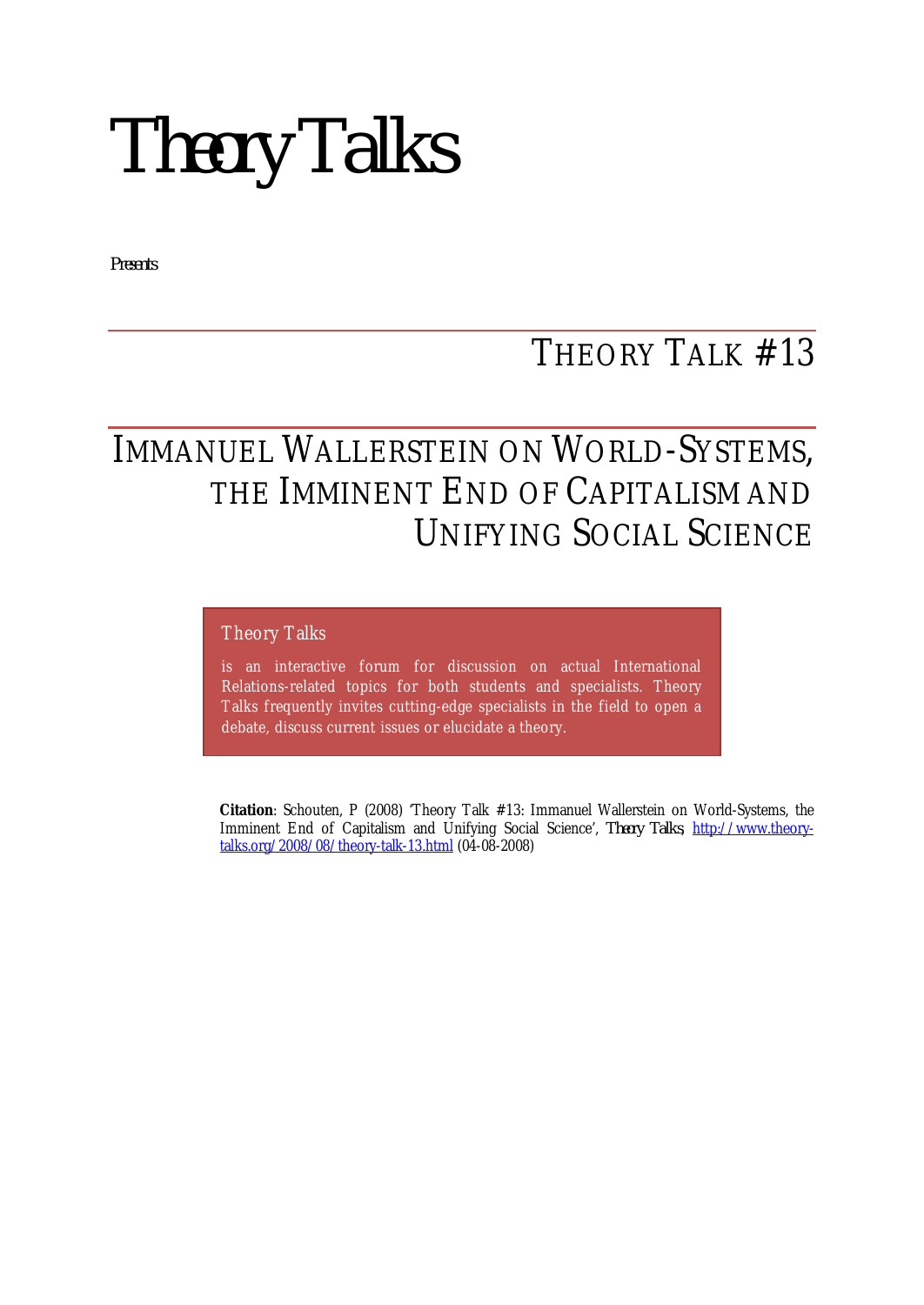# THEORY TALK #13 – IMMANUEL WALLERSTEIN ON WORLD-SYSTEMS, THE IMMINENT END OF CAPITALISM AND UNIFYING SOCIAL SCIENCE



**Theory Talks proudly presents a** *Talk* **with historical sociologist Immanuel Wallerstein. Wallerstein is duly known for his worldsystem theory, with which he offers a critical alternative to realist systemic approaches to International Relations. One could say that where Realists part from the system to analyze and predict history, world-system theory parts from history to analyze and predict the system. In this comprehensive** *Talk***, Wallerstein – amongst others – explains why capitalism is worn out, why '68 was more important then '45 or '89, and why we need to overcome artificial divorces between different arenas in social sciences and, more generally, between philosophy and science.**

## **What is, according to you, the biggest challenge / principal debate in current IR? And what is your position or answer to this challenge / in this debate?**

My analysis of the modern world-system argues that we are in a structural crisis, that the system is in fact unable to survive, and that the world is in a chaotic situation, which we will be in for twenty to forty years to come. This crisis has to do with the lack of sufficient surplus-value available and thus with the possible profit one can make. The system is bifurcating – referring to a situation in which there are two alternative ways of getting out of the present crisis in order to create a new, stable, world-system.

The most important current struggle is that between the two hypothetical alternative routes the world will actually choose. It's very difficult to define very narrowly these two directions, but basically there will be people trying to create a new world-system which will replicate certain basic features of the existing system but not be a capitalist system. It would still be hierarchical and exploitative. The other direction would be to create an alternative system that is relatively democratic and relatively egalitarian. These are all very vague terms because one can't define in advance the structural details of such a future world-system. But obviously one solution would be from my point of view a better world-system, and the other would be at least as bad as or perhaps worse than the world-system we presently have. So it's a real political struggle.

Again, it's intrinsically impossible to predict what the outcome will be; the only thing we can be sure of is that the present system won't survive and that some outcome will occur. We shall create, in the famous phrase of Ilya Prigogine, order out of chaos. That's my basic theoretical position.

## **How did you arrive at where you currently are in IR (people who inspired you, books, events, how did you conceive your ideas)?**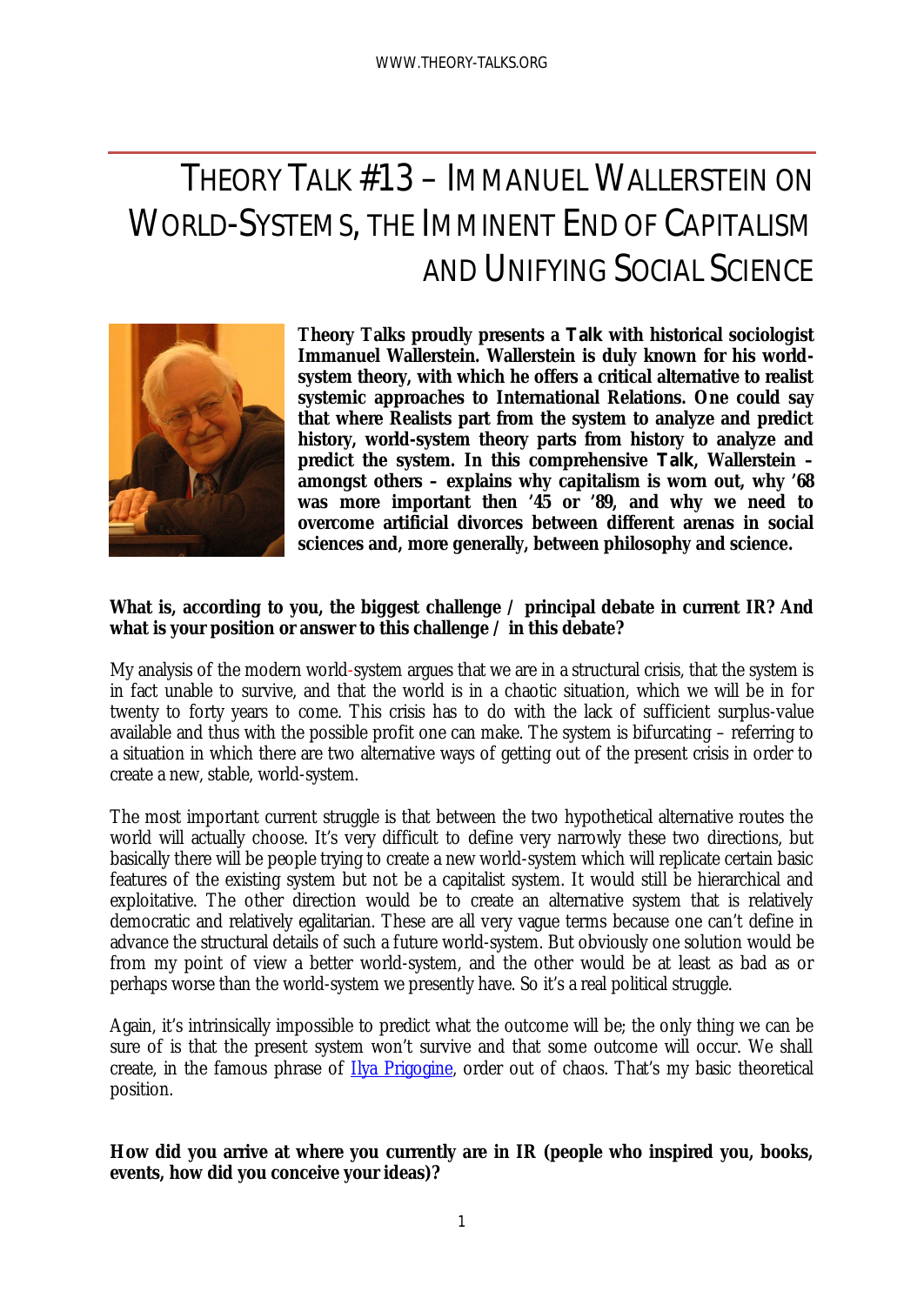The most important political event in my lifetime has been what I call the world revolution of 1968. For me, it was a fundamental transformative event. I was at Columbia University when the uprising there took place, but that's only a biographical footnote to what happened politically and culturally.

I've tried many times to analyze what happened exactly at that time, and what were its consequences, I'm convinced that 1968 was more important than 1917 (the Russian Revolution), 1939-1945 (the Second World War) or 1989 (the collapse of the Communisms in east-central Europe and the Soviet Union), years people usually point out as the crucial events. These other events were simply less transformative than the world revolution of 1968.

If you would ask me for the persons who influenced me, I'd have to name Karl Marx, Fernand Braudel, Joseph Schumpeter, Karl Polanyi, Ilya Prigogine, and Frantz Fanon.

## **What would a student need (dispositions, skills) to become a specialist in IR or understand the world in a global way?**

I think it's really not an easy task, but it's not impossible either. Simply 'getting a PhD', as other contributors to your website may have answered, is not sufficient for me.

A deep plunging in historical knowledge of the modern world-system – which is at least the last five hundred years – is a condition sine qua non; knowledge of the epistemological questions that have plagued modern social science is important; and then some basic understanding of how the capitalist world-system has operated as a system (including as an interstate system) over several hundred years is fundamental.

Then there is a perhaps even more important issue, which has to do with reading classics. True enough, everything classical writers say has to be re-analyzed because it's constrained by the world in which they lived and thought. But one of the real problems for the students is that they don't usually actually read Adam Smith, Marx, or Freud. Rather they read books *about* them. When they say 'Marx said X', they actually mean, 'this author said that Marx said X'. Such statements are not only statements via a filter but also three-quarters of the time simply wrong or at least distorted. These reporters of views of the classical authors often cite them out of context, or cite their views too meagerly, or sometimes simply misinterpret an original text. If you try hard enough, you can make Marx into an advocate of capitalism and Smith into a Marxist. So the important rule for students is that anyone interesting enough to study is worth reading in the original.

Then there is the linguistic problem. Students, especially in the United States, should master many more languages than they do now, because translating these people is a famous problem. Marx and Weber have been mistranslated many times, as have most other important figures in social science. One of the things I say to students is 'learn the languages', despite the cultural bias that exists in the West. If you really don't want to or can't, then at least read in translation the originals.

## **Is the world more equal now than it was 500 years ago?**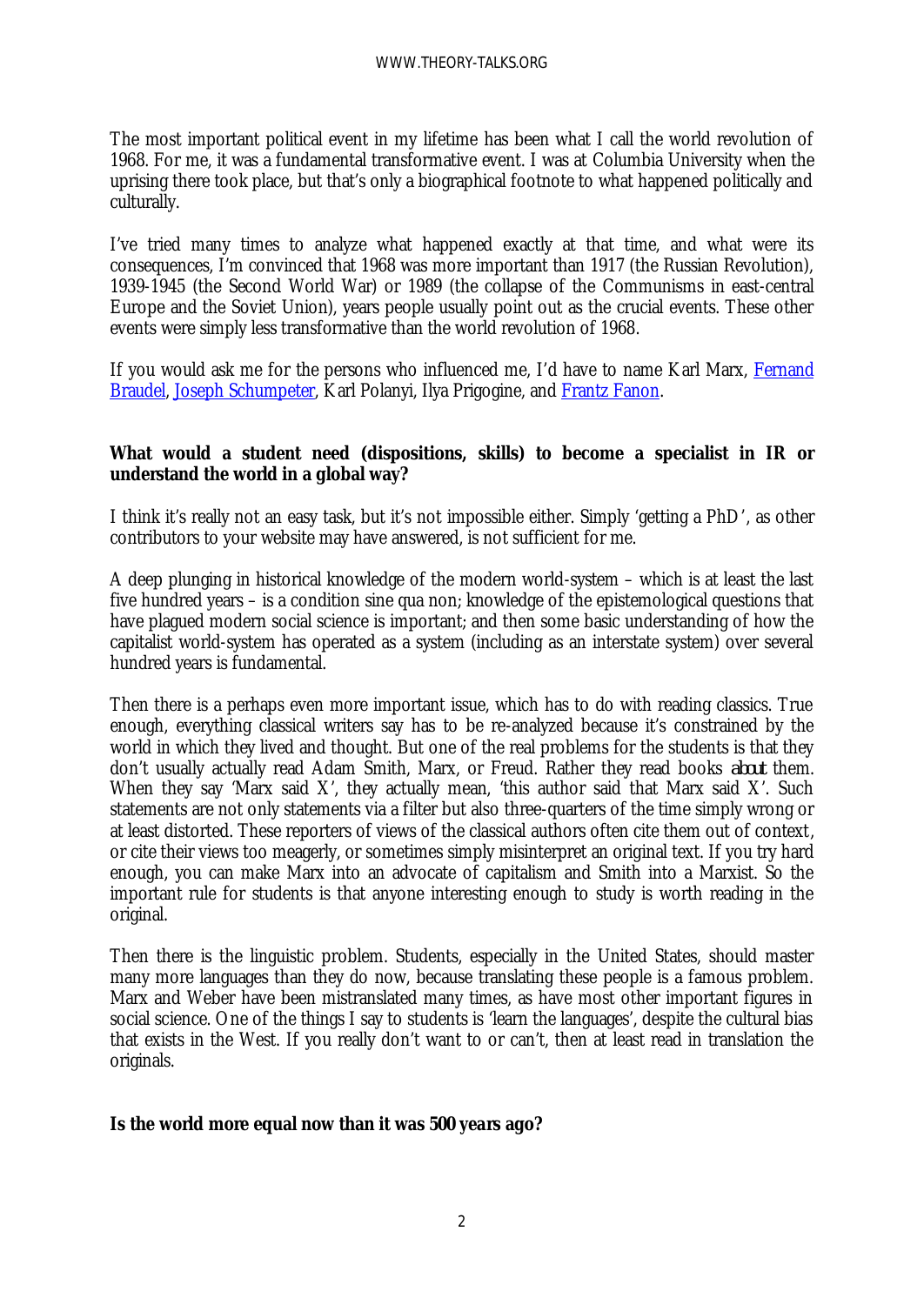No. People who argue that look at the top 20% of the world population in terms of real income, it is true that they're doing a lot better than previous generations. But if you look, as I do, at the differences between the top 1%, the 19% below that and the remaining 80% at a world level, you get a different picture. Since, for example, 60% of the Swiss population belongs to the top 20%, it is true that Switzerland is a more egalitarian country than it was a hundred years ago. But worldwide, it's quite the opposite: the gap has grown enormously between the top 20% and the bottom 80%, and is continuing to grow.

It is also true that the gap between the top 1% and the next 19% was going down for a while. But one of the things neoliberalism did, and intended to do, was to restore the gap between the 1% and the 19% below it. That's what electorates in the West (where most of this 19% live) are complaining about these days - that their real incomes are going down while this top 1% is getting filthy rich.

#### **Aristotle has been said to have written that 'law is mind without reason'. If law is already mind without reason, then what is the market, which does not even acknowledge law for its inherent values?**

In the first place, I don't agree, because law is always interpreted. Sure, once law is fixed and consecrated, it is supposedly unchangeable and insensitive to circumstances. But there's always the human factor which consists of applying law to concrete situations. Law is always and must always be interpreted, and because of that it is malleable. And therefore controversial.

As for the market, one has to distinguish between the hypothetical market and the real market. The hypothetical market operates according to purely objective laws of supply and demand that put pressure on prices and thus behavior of rational and egoistic individuals. But in fact, this hypothetical market has never existed and most certainly does not exist in the capitalist worldsystem. Indeed those most opposed to the hypothetical market are the capitalists themselves because, if the hypothetical market would actually be in operation, they wouldn't make a penny. The only way capitalists make serious money is if they have quasi-monopolies. To obtain quasimonopolies, they need intervention by the state in multiple ways and capitalists are totally aware of this. Talk about this hypothetical market is, subsequently, ideological rhetoric. The market doesn't actually work that way and any sane and wealthy capitalist will tell you that. Free market economists won't tell you that, but no capitalist believes in the autonomy of the market.

### **The revolution of 1968 brought, as you argued, the intellectual idea of centrist liberalism to an end. Since then, however, liberal capitalism has become even more deeply anchored in the world. How would you reflect on the changes the world has gone through in big lines referring to that point of view?**

Before 1968, the ideology of what I call 'centrist liberalism' had dominated the intellectual, economic and political world for a good hundred-odd years, and had marginalized both conservative and radical doctrines, turning them into avatars of centrist liberalism. Now what happened in the world revolution of 1968 is that this automatic assumption that the only plausible view of the world was centrist liberalism was shattered and we returned to a world in which there are at least three major ideological positions: true conservatism, true radicalism, and the third is centrist liberalism which of course is still there – but now as one of three options rather than being considered the only viable intellectual position.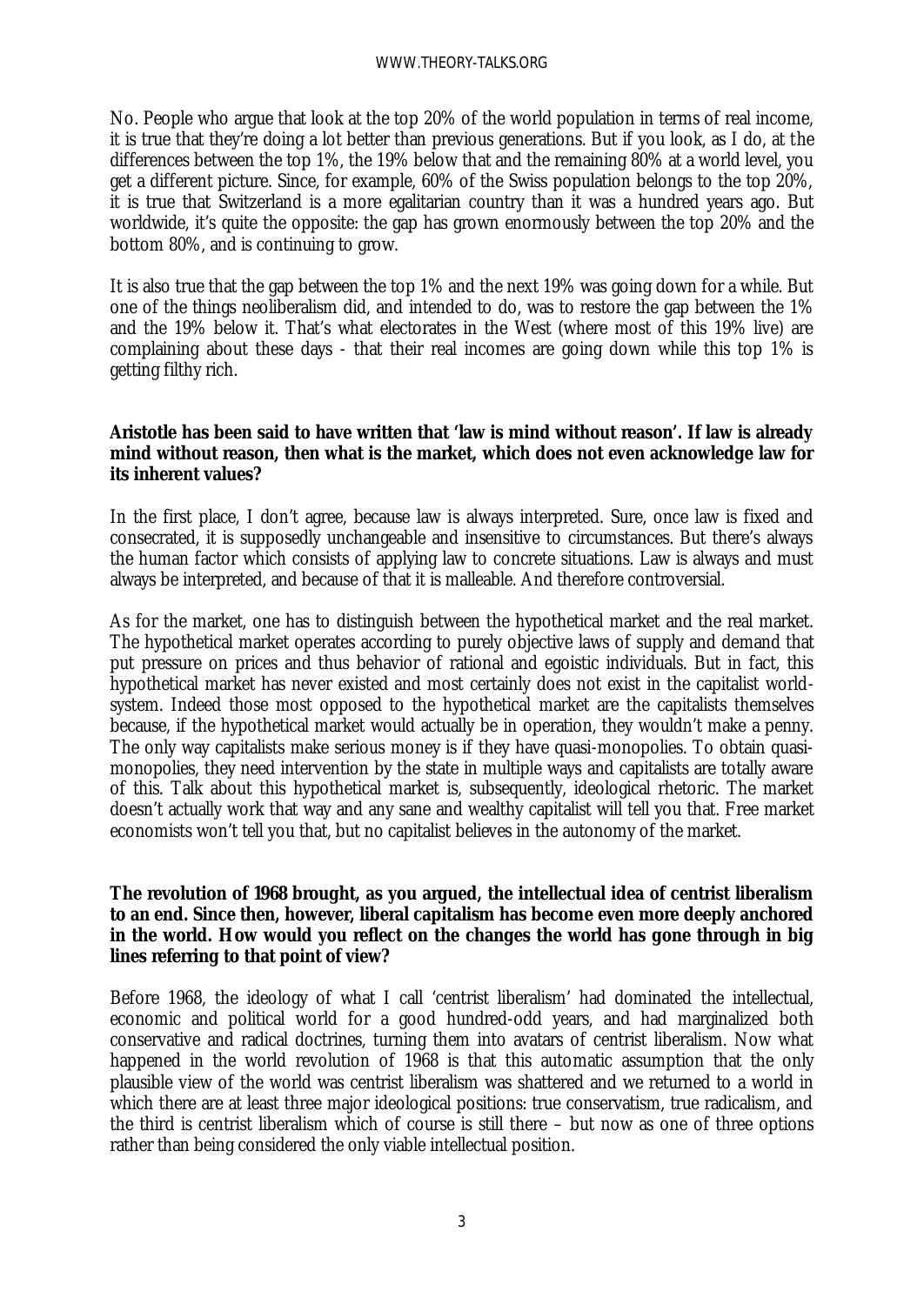#### WWW.THEORY-TALKS.ORG

Now when you talk about 'liberal capitalism' you are referring to what is often called 'neoliberalism,' which is not at all the centrist liberalism that had dominated the world before. It is rather a form of conservatism. It has been pursuing a standard attempt to reverse the three trends that are negative from the view of world capital: the rising cost of personnel, the rising cost of inputs, and the rising cost of taxes. And neoliberalism – which goes under many names, including globalization – is an effort to reverse these trends and to reduce these costs. In this, it has been partially successful, but as all these attempts have shown (and I say 'all', because in the last five hundred years there have been quite a few), you can never push the costs back as low as they were previously. It is true that the costs of personnel, inputs, and taxes went up from 1945 to 1970 and have gone down from 1970 to, say, 2000, but they never went back down to the 1945 level. They went up two points and went back just one point. Now that's a standard pattern in history.

I think the day of neoliberalism is absolutely at an end; its effectiveness is quite over. And globalization as a term and as a concept will be forgotten ten years from now because it no longer has the impact it was meant to have, which is to persuade everyone to believe Mrs. Thatcher's preaching: 'There is no alternative'. This was always an absurd statement, since there always are alternatives. But a large number of countries succumbed to it anyway, at least for a while.

The rhetoric about neoliberalism as the only way has now become clearly empty. Look at Europe – just look at President Sarkozy of France, who is clearly a protectionist. You won't be able to give me the name of one European country willing to give up the subsidies to its farmers, because this is both politically totally impossible at the domestic level and completely contrary to the neoliberal logic. Mandelson wants to reduce subsidies at the European level, but he hasn't got the necessary political support, which Sarkozy made very clear to him.

One has to distinguish between talk and reality. The reality is that European countries are not only protectionist, but they are increasingly protectionist and will be very much more so in the next ten years, as will Japan, China, Russia, and the United States. Alternating between protectionism and the free flow of factors of production has been a cyclical process for the last 500 years, and every 25 years or so we move from one direction to another, and right now we are moving back into a protectionist era.

#### **Your world-systems theory talks about a certain dialectic which reached a climax in the modern, capitalist, world-system. Is there an end to this dialectics or will it continue forever?**

No, this can't go on forever, because no system goes on forever. All systems are historical – that's true for physical and chemical systems, biological systems, and *a fortiori* for social systems. They all have lives: they come into existence at a certain point, they survive according to certain rules, and then they move far from equilibrium and can't survive anymore. Our system has moved far from equilibrium. So the processes, which one can describe, that maintained a moving equilibrium for five hundred years no longer function well, and that's why were in this structural crisis.

So no, it won't go on forever, it won't even go on for more then forty or fifty years, and furthermore those years will be very unpleasant.

I've already described the three basic costs for capitalists: personnel, input, and taxes. They always have to pay all three, and would always like to keep them as low as possible. There are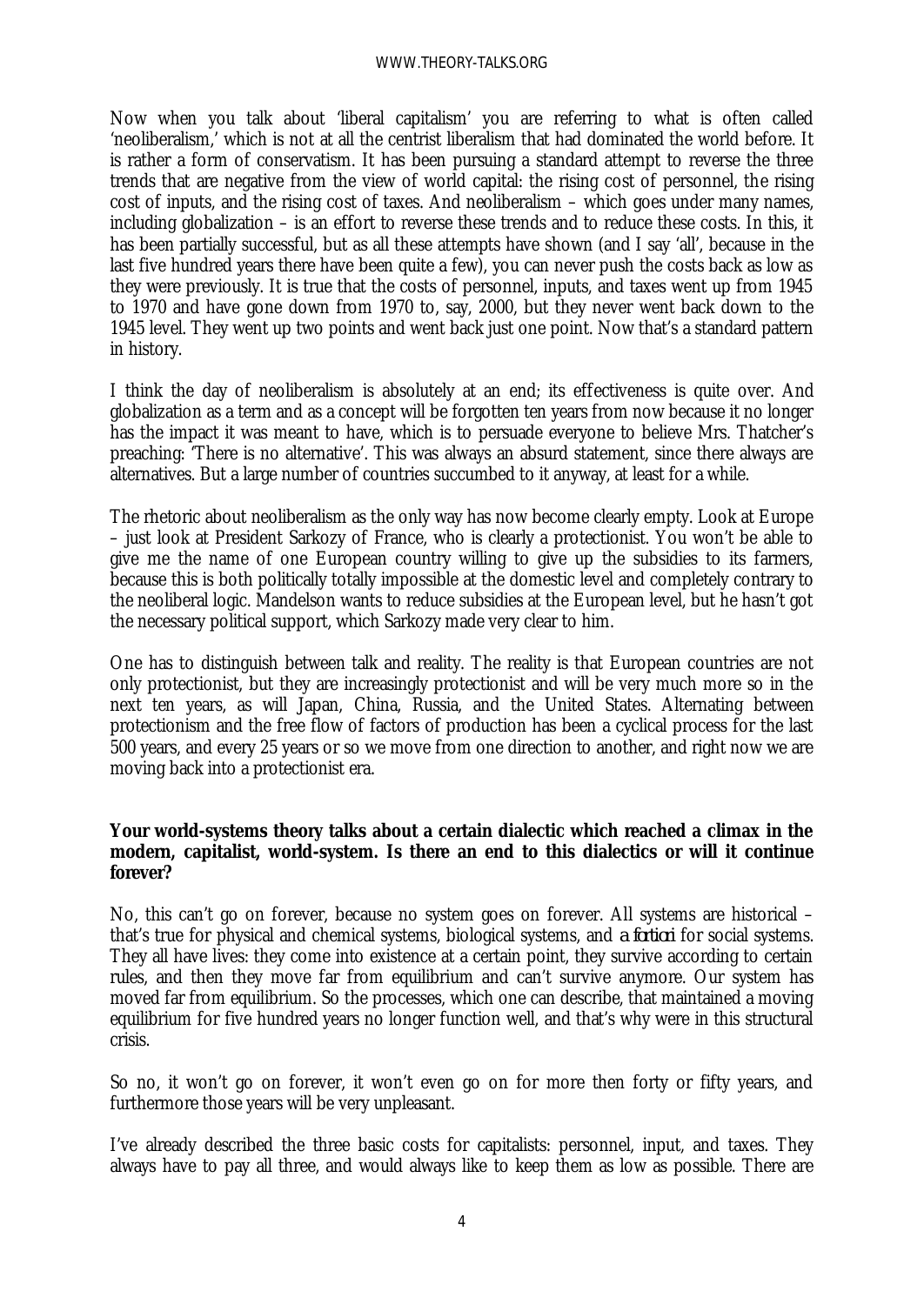structural forces that have steadily increased the cost of these factors as a percentage of sales prices over five hundred years, until the current point where they're so high that you can't really accumulate capital to any significant degree anymore, which makes the game not worth the candle. This means capitalists are no longer going to be interested in capitalism because it doesn't work for them anymore. They are therefore already looking around for serious alternatives in which they can maintain their privileged position in a different kind of system. After five hundred years of successful functioning, the fluctuations of this system are now so great and uncontrollable that no one can handle them anymore.

#### **You argue that social scientists in the 21st century should focus on a unified understanding of the dynamics of history, and let go approaches that focus solely on economics or politics, and might even need a whole new vocabulary in order to do so. Can you give any clues as in how to approach this daunting task?**

If I knew how to get rid of the separate vocabularies of politics, economics, and culture, I'd be much further ahead. Unfortunately, I'm socially constructed just like everyone else.

There are separate issues here which one shouldn't confuse. The first is that social science divides the real world into three arenas – politics, economics, and socio-culture. This distinction was an invention of classical liberalism, subsequently imposed upon the world of knowledge, and now forms the basis of contemporary social science. It is, however, a very unfortunate mode of approaching social reality, because it divides the unique human experience into artificial spheres that each claim importance over the others, and underplaying the inseparable links of each with the other. The way out here is to arrive at a vocabulary that doesn't always push us into these separate categories for politics, economics, and the socio-cultural – something difficult to achieve but obviously very necessary.

The bigger question is the so-called divorce between philosophy and science, which is equally profoundly embedded in all our cultural institutions, including institutions of knowledge such as the university, and which determine our understanding of the world. This division between the scientific mode and the humanistic/hermeneutic mode of analysis was invented as recently as the mid-eighteenth century! Before that, no one would dare to separate knowledge in general into two artificial categories. Aristotle certainly didn't believe that: he was ready to write books on ethics, economics, science, and he didn't think he was violating any rule of separation of fields of knowledge. Even Kant, whom we now consider to be a philosopher, in the late  $18<sup>th</sup>$  century gave courses at the University of Konigsberg on international relations, poetry, astronomy and law. To Aristotle and Kant it didn't occur that there is a need for distinct epistemologies depending on what you're talking about.

We've been dominated by this artificial distinction for two hundred years now; this double epistemology has been seriously challenged only in the last thirty years, and the coming thirty or so years should be dedicated to overcoming once and for all this distinction between antagonistic, scornful, and warring epistemologies and returning to a single epistemology of knowledge.

Now the first issue fits within this bigger question: I'm simply insisting on the fact that we are experiencing everything in a singular mode, We live in a singular world, so the historical social system should be analyzed as a single arena – I don't see where the state ends and the market starts, or where the market ends and civil society starts.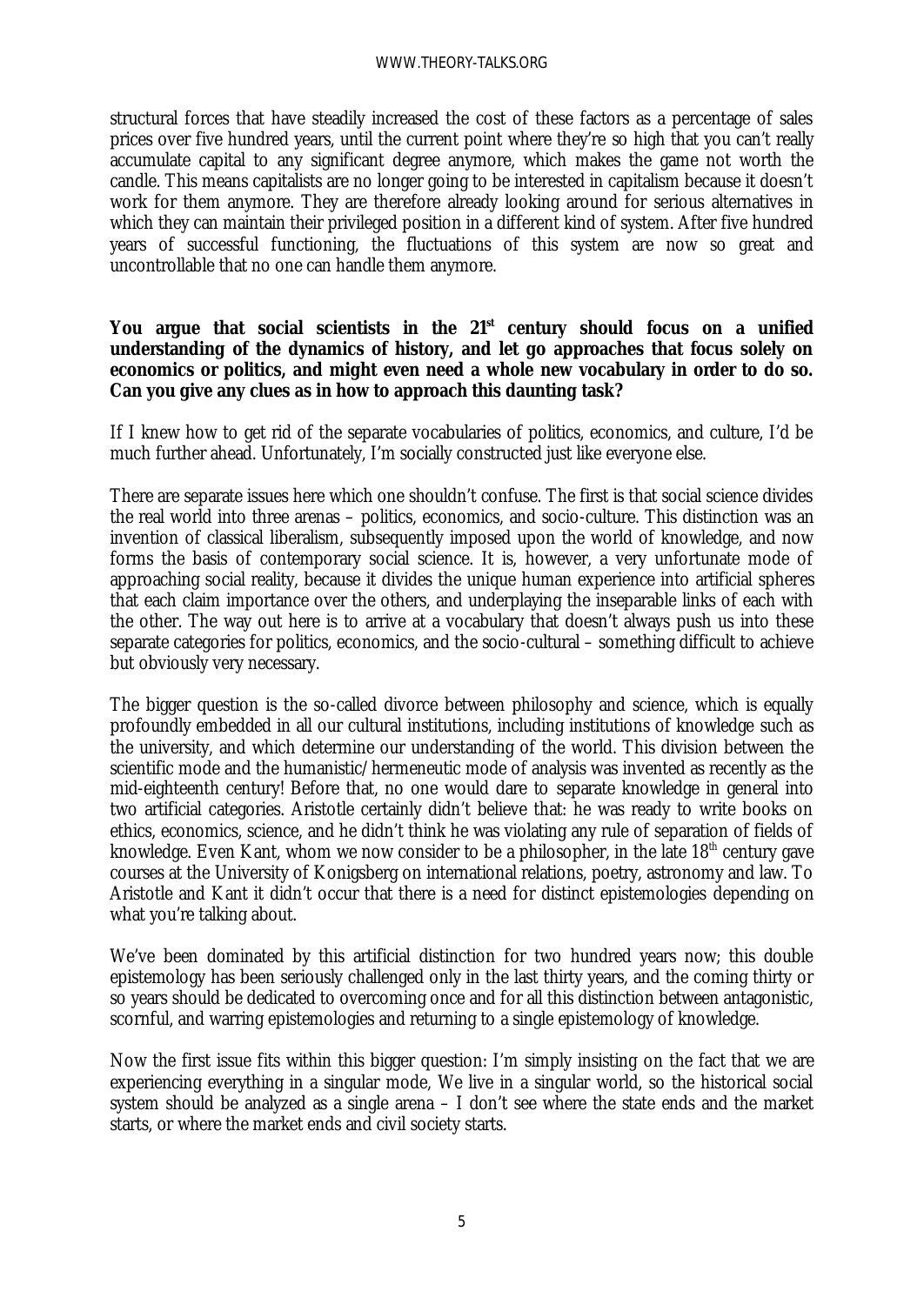**You've asserted in an earlier interview that ethnicity is a very important force in history and that it is, if anything, more present than before, but also that it's highly arbitrary. The only constant is that there's one so-called 'ethnic' group in a high stratum and another in a lower one. Can one from this statement deduce your objective, namely fighting difference, and fighting for equality?**

If we talk about value-systems, I am fairly convinced that a more egalitarian world is a better one; I would like to see a more egalitarian world than the present one (which is highly *in*egalitarian). But then again, inequality has been a constant throughout known human history. Perhaps 100.000 years ago, when small groups roamed the earth, there was more equality, but the most important issue for us is that the modern world-system has become increasingly unequal. The social, economic, and political polarization of humankind is much greater than it was one, two, or three hundred years ago. I think it is possible that there could be improvement; I simply don't say we inevitably *will* see it. History is on nobody's side. There is no inevitable progress, but there is possible progress.

## **One of the most known concepts is that of the relation between core and periphery. In his** *magnum opus***, Manuel Castells argues that globalization, a term you dislike, represents the fragmentation of Core and Periphery. Would you agree with that?**

I don't agree with Castells, because he's misusing the terms core and periphery, which do not refer to countries. We use it that way as shorthand, to say things quickly, but it's not exact. Core– periphery is a relationship of production: there are core-like processes and peripheral processes, and they both exist in all countries. But in the United States there are, of course, more core-like processes and in Paraguay most of the processes are peripheral. A key element here is monopolization versus competition: the more competitive a product is, the more peripheral it is, because the less money you can make on it. The more monopolized a product is, the more corelike it will be, because you can make more money on it. So if given kinds of production spread out to more countries, that's because they have become less profitable within the original loci of production, not because these countries to which the processes spread are successfully 'developing.'

This has always been true, and products have always shifted from being core-like to being peripheral, because monopolies are self-liquidating. After about twenty to fifty years, no product can maintain a monopoly; it's too difficult to prevent others from trying to get in on a winning product. Products inevitably become peripheral. When they do, if former monopolists wish to make money in the world, they have to find a new product that they can monopolize for a while, and not think: everyone needs shoes, so I can always make money selling shoes. And that has been true over the past four centuries – so in that sense nothing has changed and Castells presents something intrinsic to the capitalist system as something new.

**Last question. Before the millennium, you've argued that East Asia will be the new hegemonic power. At this point, the so-called BRICs (Brazil, Russia, India and China) are growing. Is the rise of these newly industrializing powers to be analyzed as a definitive movement in the 100/150 year hegemonic cycle, or will some other part of the world take over from the United States (as you've asserted, in about 50 years)?**

Well here we have to deal with different dynamics. First of all, there's what I call a structural crisis affecting the whole capitalist mode of production. If, as I've indicated before, even capitalists are